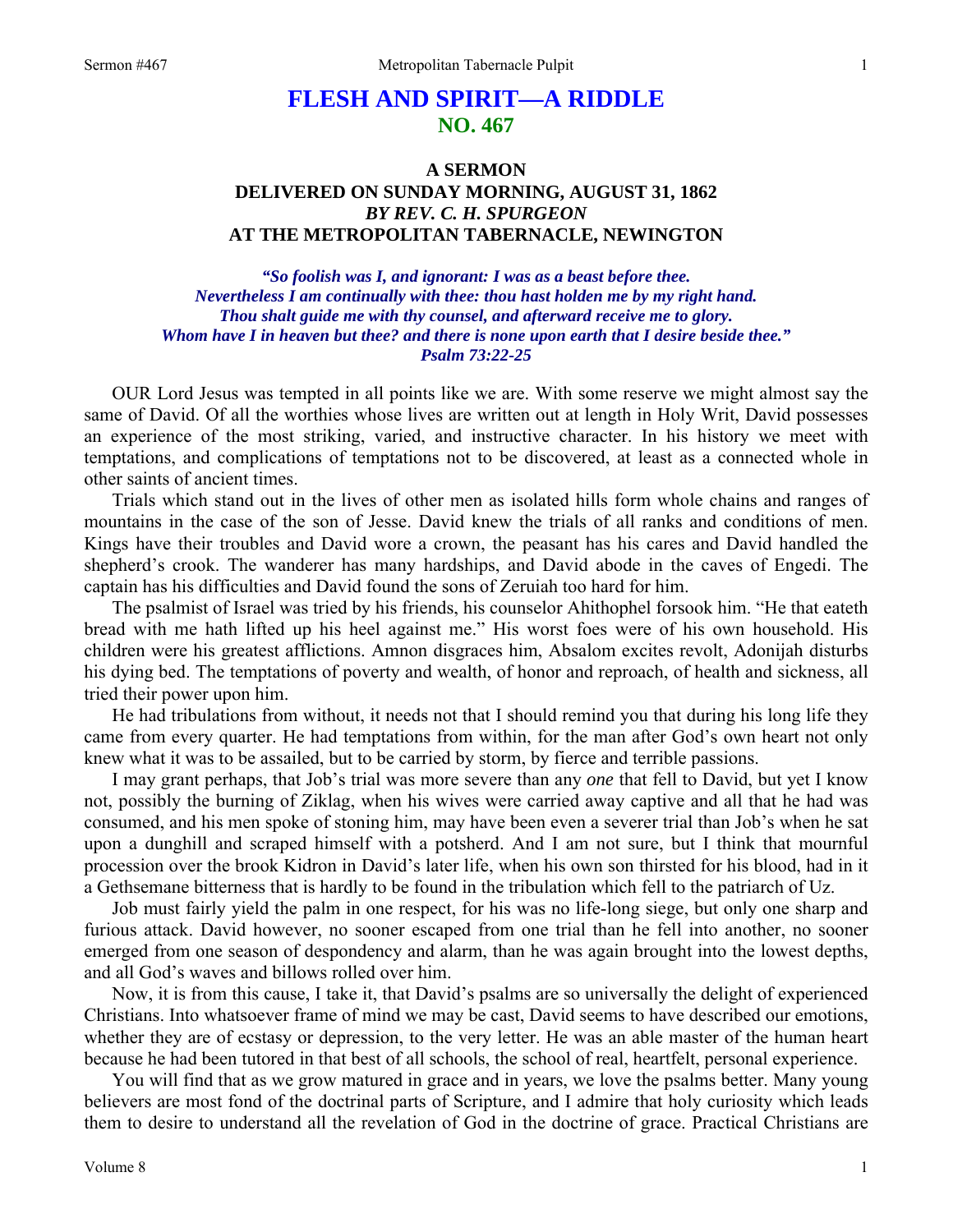often more fond of studying the evangelists and proverbs, but I find that the grey-headed veterans, the sorely troubled Christians—those who have done business on great waters—while they love the doctrine, while they delight in the practice as set forth in the life of Christ, yet somehow or other the psalms of the sweet singer of Israel yield them savory meat such as their soul loves, and they are made in the psalms to "lie down in green pastures" of tender grass.

Probably the first remark which will be suggested by reading the psalms will be this—how varied they are. What an extraordinary man David is, what changes there are in the weather of his soul, what bright sunlight days, what dark cloudy nights, what calms as though his life were a sea of glass, what terrible trials as if the glass were mingled with fire.

One time we find him crying, "My God, my God, why hast thou forsaken me," and anon he sings, "Bless the LORD, O my soul, and all that is within me bless his holy name." One hour we hear him sigh forth, "I sink in deep mire where there is no standing," and then we find him exulting, "The LORD is my light and my salvation, whom shall I fear: the LORD is the strength of my life, of whom shall I be afraid." How wondrously he rises to heaven, and how awfully he dives into the deeps.

Surely, brethren, we who have known anything of spiritual and inner life do not marvel at this, for we also change. Alas! what a contrast between the sin that does so easily beset us, and the grace which gives us to reign in heavenly places. How different the sorrow of an abject distrust which breaks us in pieces as with a strong east wind, and the joy of a holy confidence which bears us on to heaven as with a propitious gale! What changes between walking with God today, and falling into the mire tomorrow, triumphing over sin, death, and hell yesterday, and today led captive by the lusts of the flesh and of the mind.

Verily, we cannot understand ourselves, and a description which would suit us yesterday would be ill-adapted for today and quite out of place for tomorrow. Scarcely ever are we in the same mind an hour. Great God, how infinitely glorious are You in Your immutability, when contrasted with Your fickle, frail, unstable creature—man.

It falls to my lot this morning to open up in some humble measure, the secrets of inward experience. I can but hope to do it in a very shallow measure, for I am but a youth, and am not worthy to instruct some of you who have been men of war from your youth up. Yet I may serve the weaklings of the flock if I inform them of the strife they must expect from the flesh, and comfort their hearts with a foretaste of the certain victory which the Lord has secured to them through the Spirit.

We shall *first listen to the confessions of the psalmist concerning the flesh*, then, *to his expressions with regard to the spirit*, then, *to his soul's exultation when looking to both flesh and spirit*, *he cries out*, "*Whom have I in heaven but thee*? *there is none upon earth that I desire beside thee*."

**I.** First, we are to listen to THE PSALMIST'S CONFESSION CONCERNING THE FLESH.

Remember beloved, this is a saint of God, this is a highly advanced saint, this is the man after God's own heart, this is one of the special favorites of heaven—one of the men to whom God revealed Himself as He does not unto the world, and yet you hear him telling us his inner life, and he begins by saying, "So foolish was I, and ignorant: I was as a beast before thee."

The word "*foolish*," when it issues from David's mouth, means more than it signifies in ordinary language. To be called a fool is no great compliment to any man, but when that word means atheist, despiser of that which is good—when it means a forgetter of God, a lover of evil, a destroyer of one's own soul, then to be called a fool is something at which a man may take umbrage indeed.

David, in one of the former verses of the psalm writes, "I was envious of *the foolish* when I saw the prosperity of the wicked," which shows that the folly he intended had sin in it. Now he puts himself down as being one of these fools, and adds a little word which is to give intensity to the adjective—"SO foolish was I." How foolish he could not tell. It was a sinful folly, a folly which was not to be excused by frailty, but to be condemned because of its perverseness and willful ignorance.

What, and do *we* call ourselves wise? Do we, followers of the lowly Savior, profess that we have attained perfection, or have been so chastened that the rod has whipped all our willfulness out of us? Ah,

2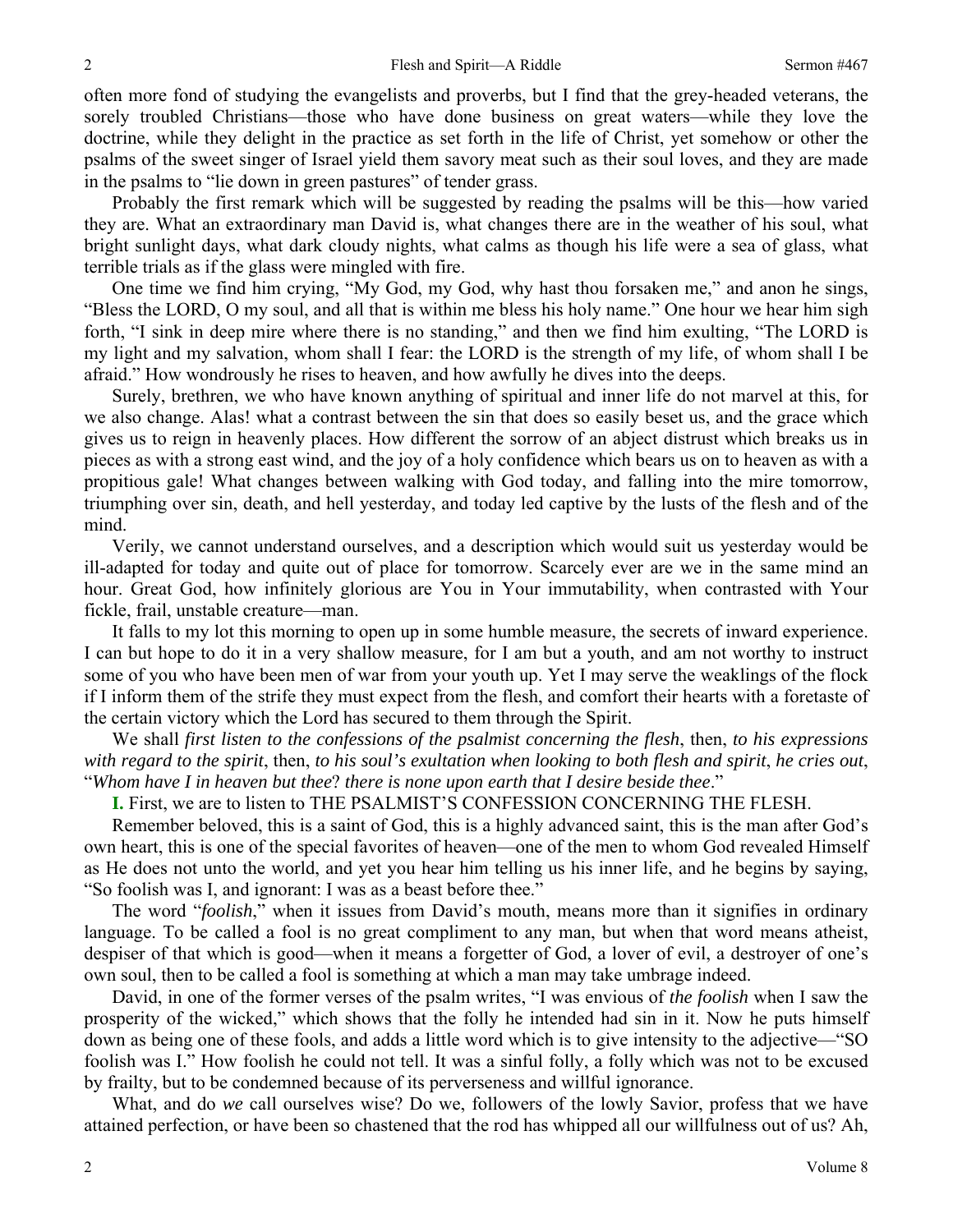this is pride indeed! If David was foolish, what fools would you and I be in our own esteem if we could but see ourselves.

Look back believer, think of your doubting God when He has been so faithful to you—think of your foolish outcry of, "Not so my Father," when He crossed His hands in affliction to give you the larger blessing. Think, I say, of the many times when you have read His providences in the dark, misinterpreting His dispensations, and groaning out, "All these things are against me," when they were all working together for your good!

Think how often you have chosen sin because of its pleasure, when indeed that pleasure was a root of pain and bitterness to you! How often you have forgotten to honor God when you had noble opportunities of serving Him. I for one must take my place at the bar and plead guilty to the indictment of a sinful folly, and I think everyone who knows his own heart, however far advanced in grace he may be, must do the same. In the present tense I put it sorrowfully, "So foolish am I."

Further, our psalmist adds "and ignorant." A man who, after years of such experience as David, should yet say, "I am ignorant," must either be very humble, or else there must be such a force upon his conscience that he cannot resist the confession. And indeed, if you will read the psalm, and see into what a mistake David had fallen—that of envying the present prosperity of the ungodly, you may grant that he was ignorant indeed, to forget the dreadful end of those who only prosper that they may be fattened like bullocks for the slaughter.

But you and I have been quite as ignorant. We said yesterday, "Now I shall never doubt God again, he has helped me through this great trouble, and I know that I shall be able to trust Him come what may." But this very morning you awoke with a distrustful thought. What ignorance is this, to forget the lesson which you learned but yesterday, and which you thought you knew by heart!

Here you have been trying for months to resign yourself to God's will. He took away from you one very dear to you, and you longed to say, "The LORD gave, and the LORD hath taken away; blessed be the name of the LORD," and you did say it by an overwhelming effort, but you cannot say it now, for feeling has trod down faith. You are so foolish and so ignorant that you have forgotten what you vowed to learn, and what you meant to say perpetually, you have failed to say in this, perhaps the first great trial in your life.

Some men think when they have learned half-a-dozen doctrines, that now they know everything, and certain other folks I know of, when they pass through a few years of experience, set themselves up for standards. Ah beloved, when we think we know best, and fancy that we have grown wise, then we prove our folly, our impudence is engraved on our foreheads and FOOL is written there in capital letters, when we think we are wise.

Oh! the depths of the wisdom of God! Who can understand the full meaning of the doctrines of grace! Oh! the depths of the experience of the believer who shall dare to profess that he has passed over all the seas, and has crossed all the mountains over which a believer must climb. If we could but see ourselves, we should consider our knowledge to be nothing, and our ignorance to be all.

We are in the twilight, let us not call it noon, we are in the mists and fogs, let us not suppose that we are in an unclouded atmosphere. When we think we see all wisdom, it is because we are blind, and when we fancy we have discovered everything, it is because we are mocked by the illusions of our pride, and see nothing as yet aright.

I know I address some of you who, when you are alone, quietly engaged in meditation, think to yourselves, "Well, if ever there was such a stupid saint as I am, I am much mistaken. I seem to have the least understanding of any man. I read the Scriptures and I sometimes get a hold of them, but at seasons I cannot for the life of me even believe them to be true. I know the power of prayer, but yet there are times when I could not pray if my soul depended on it, and can only groan.

"In fact, sometimes, if aught is felt, 'tis only pain to find I cannot feel. Yet I have been fed under the ministry, I have had many troubles, and much communion with Christ, but yet here am I, knowing nothing, just a schoolboy sitting on the lowest form, and trying to spell out his A, B, C, such a thorough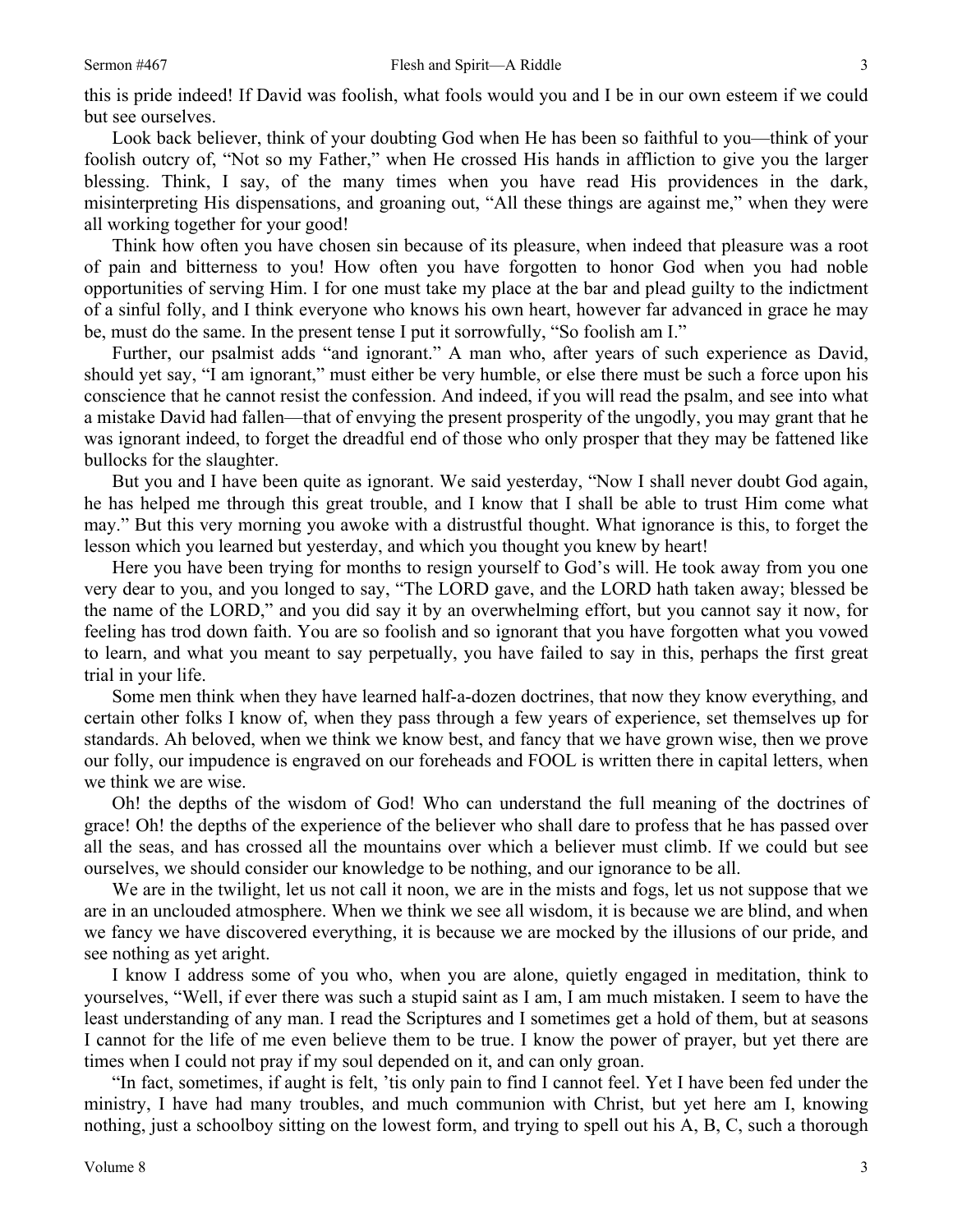fool that I often pride myself upon my knowledge, and condemn my brother for ignorance, not seeing the beam that is in my own eye, trying to pull the mote from his eye."

Is this the soliloquy of your heart? I know it has often been mine. If it be yours, we have just hit the meaning of David when he uses this expression—"So foolish was I, and ignorant."

But now comes the crowning word, which you would think too degrading for David—"I was as a *beast* before thee." Indeed the original has in it no word of comparison, it ought to be translated, "I was a very beast before thee," and we are told that the Hebrew word being in the plural number gives it a peculiar emphasis, indicating some monstrous or astonishing beast.

It is the word used by Job which is interpreted "Behemoth"—"I was a very monster before thee" not only a beast but one of the most brutish of all beasts, one of the most stubborn and intractable of all beasts. I think no man can go much lower than this in humble confession. This is a description of human nature and of the old man in the renewed saint which is not to be excelled.

How far does this hold true in your experience and mine? Well, I think first, we have often been made to compare ourselves to beasts because of our *worldly-mindedness*. There is the swine grubbing in the earth for its roots, what does it care about the stars? And even the fleet courser, as it crosses the mead, what knows it about the angels and the harps of heaven? Educate the beast as you may, it has no care beyond its fleshly appetite.

Oh, how much are we like this, even we who are renewed by divine grace! The last six days it has been, "Shop, shop, shop," with you from morning to night. You bowed at the family altar, and you tried to pray at eventide, carking care depressed you till it was hard to offer real supplication. A thousand things have bewildered you, the cashbook, the daybook, those losses, those many workmen to be looked after, or the servants in the house have distracted your mind, and the world comes in till you feel, "O that I could get rid of these things for a moment! O that I had wings like a dove that I might fly away and be at rest!"

But you cannot, for your soul lies cleaving to the dust. Perhaps there comes a knock at the door just when you *want* to be knocking at God's door, and someone wants to see *you* when you need to see your God. You cannot rest in Jesus as you would, you are called upon to look after accounts, shillings, five pound notes, creditors and debtors, until you cry, "O God, I am like a beast before thee. How can I ever hope to enter heaven?" You remember that hymn of Dr. Watts, commencing—

#### *"Come Holy Spirit, heavenly dove."*

What a sweet beginning, but how dolefully true are the middle verses. Surely they never ought to be sung, but to be sighed—

> *"Dear Lord, and shall we always live At this poor dying rate: Our love so faint, so cold to Thee, And Thine to us so great."*

What is this but the same confession in different words, "I was as a beast before thee"?

Let us add another shade of black to the picture. We might often compare ourselves to the beast from *our want of any emotion towards heavenly things*. I am quite sure Rutherford was right when he said, "No devil in the world is so bad as having no devil." Not to be tempted is perhaps the worst temptation that can befall a man. There are times—I suppose it is so with you, it is with me—times when my soul is like a dead calm, and these seasons I dread.

> *"No stir in the air, no stir in the sea The ship was as still as a ship could be."*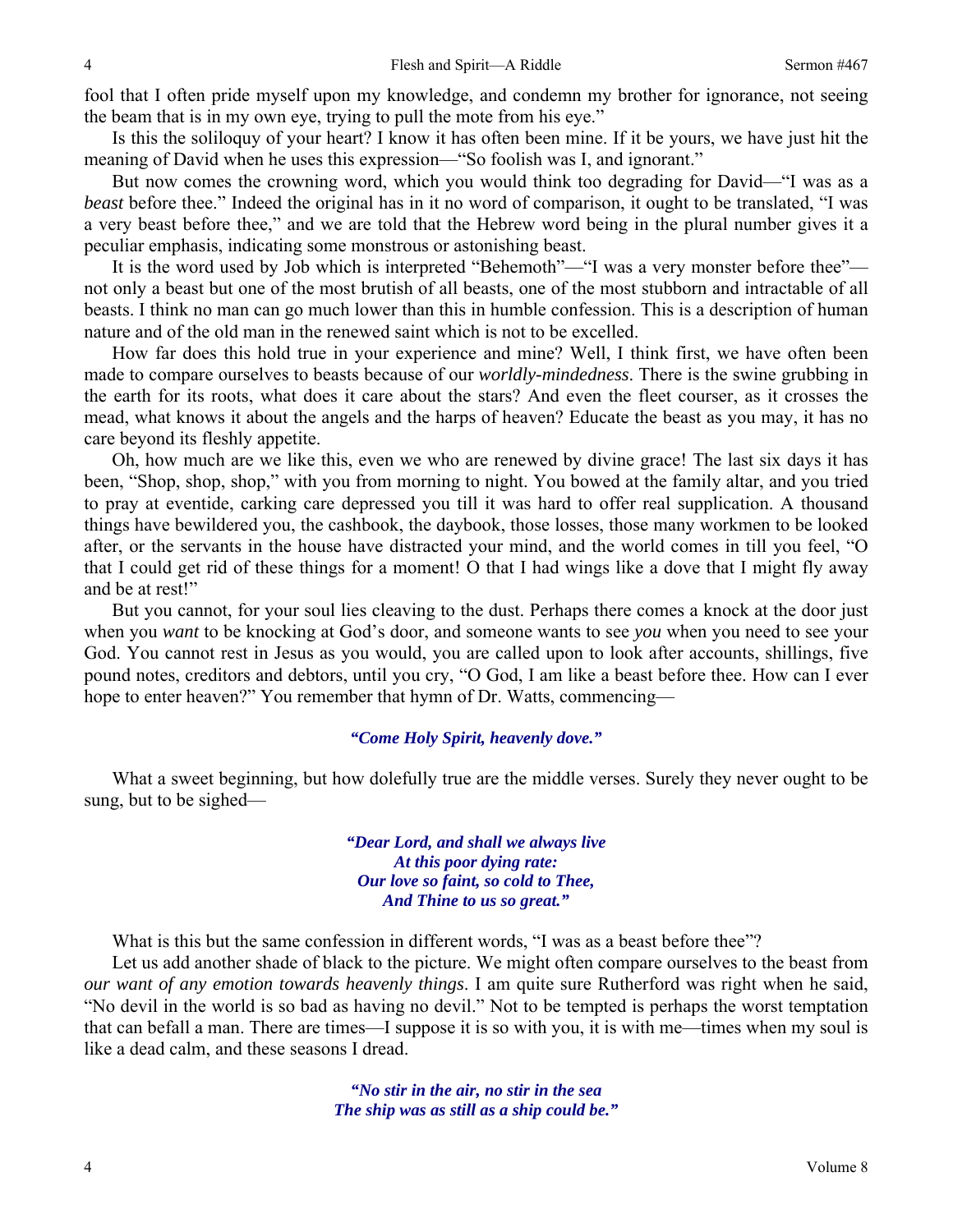What mariner likes these dead calms? I am sure I tremble to encounter more of them. Better the healthy hurricane than the pestilential quiet. You would pray, but you cannot command the earnestness and fervor you desire. You would repent, you *feel* that you would repent, but no tear will flow, for the heart is hard. You *would* praise God, and the lips can utter the words, but the soul cannot join the music. You *would* stir yourself to some lofty emotion, but you cannot, the heart *will* not feel, it has grown cold, and a sort of death-sleep has come over you like the sleep which is said to fall upon the wanderer in the snow when he comes near to die.

Oh, to be roused from this is a heaven sent blessing, to be stirred even though it be by a hurricane of affliction, or a thunderclap of trouble. It is an awful thing to be in this apathetic state. Then it is that the believer cries, "I am as a beast before thee." You are dead as the seat you sit on on the Sabbath, going to the ordinance itself, eating the bread, and drinking the wine, yet feeling no fellowship with Christ. Joining in the song, and loving it, but singing with no feeling, no heart. Going to prayer meetings, feeling you would not stop away for all the world, and yet no life, no power, no thought, no vigor.

Does some young Christian look at me and say, "What? Do old Christians feel like that?" I say, "They do at times." Sad is it that we should have to confess man to be so vile, but such he is, and such each of us have found ourselves out to be, and let the believer live but a little while and he will have to use David's language and cry, "I was as a beast before thee."

See yet again how often have we had to complain that we are like the beasts for our *shortsightedness*! The beast cannot look forward to eternity, it cannot cast its eye adown the centuries and look to the fulfillment of prophecy in the fullness of time, it has to be content with the things that are near, the things of the hour, and of the day.

Even so short-sighted are you and I! We think we see the end when we are only viewing the beginning. We get our telescope out sometimes to look to the future, and we breathe on the glass with the hot breath of our anxiety, and then we think we see clouds and darkness before us. If we are in trouble, we see every day new straits attend and wonder where the scene will end, but we conclude that it must end in our destruction. "God hath forgotten to be gracious." We think, "He hath in anger shut up the bowels of compassion."

Oh this short-sightedness! When you and I ought to believe in God—when we ought to look at the heaven that awaits us, and the glory for which these light afflictions are preparing us—when we ought to be looking through the clouds to the Eternal Sun which never knows an eclipse—when we should be resting on the invisible arm of the immortal God and triumphing in His love, we are mourning and distrusting. God forgive us for this, but in these things verily, we have been as beasts before Him.

I might add again, how often believers have to complain that the *animal passions* will bestir themselves in them until they feel the beast within them. I shall not go deep into this path of painful experience, I only hint at it that some who may have been surprised at it as though it were a novelty, may know that it is common to man. He that has fellowship with God will sometimes feel the devil within him till he thinks himself a devil, and sometimes too (the Lord have mercy upon His servants), when the temptation comes in an unguarded moment they may be betrayed, and Satan may triumph.

If then, they can look back upon a burst of anger or sin, and not say after it, "I was as a beast before thee, O God," then I despair of them. Other men commit these sins, other men fall into these iniquities, but it remains for the Christian only to abhor himself on account of them. To sin is no spot of God's children, but to hate sin, humbly to confess it, and to lay in the very dust with abasement on account of it, this is one of the choice requirements of the truly begotten sons of heaven.

Oh, I know that many of you, with a groaning that could not be uttered, have been made to feel in your heart that though you be the elect of God, and bought with precious blood, and the Spirit of God dwells in you, yet still you are, when the flesh prevails, as beasts before God. Indeed my text, as I have said, seems to make us even worse than the beasts, for the comparison which David uses is not to a common and ordinary creature, but to some dread monster, a Behemoth. When we look within, there is

5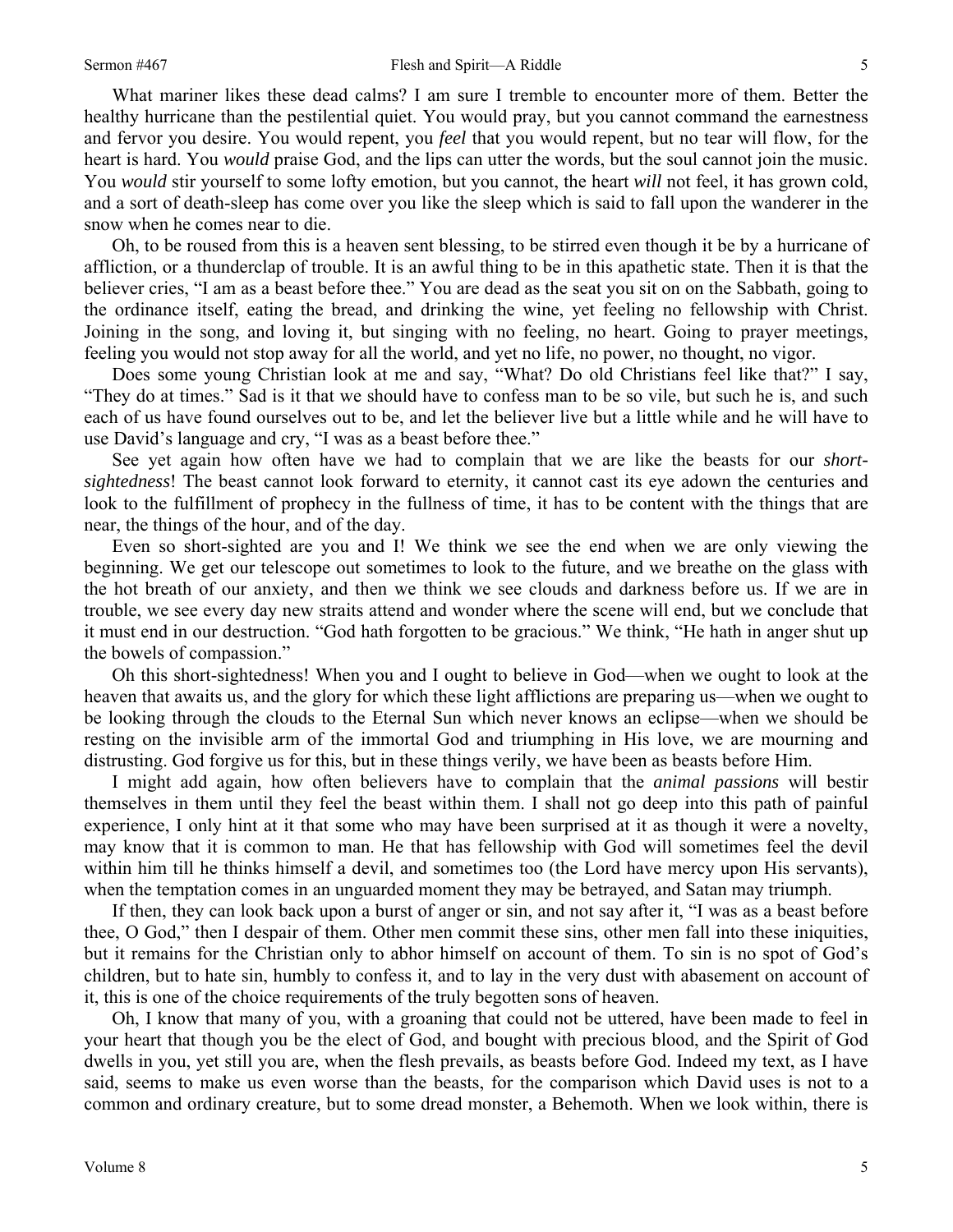nothing lovely, we are all a mass of distorted parts wrongly joined together. There is much of pride, and lust, and anger, and what is there of good?

Brethren, our apostle said in him there dwelt no good thing, and you and I are no better than he, nothing good, but everything that is evil, and all the evil put into the most exaggerated form and shape, until he that has seen himself, has been ready to go mad to think that he should ever be such a being as he is.

O grace divine! O sovereign love! were it not for these we should lie down in despair, when we think of the uncomeliness of our nature. More stubborn than behemoth are we. God can tame the creatures, man even can put a bit into the mouth of the horse, and he has a bridle for the ass, but we, more intractable than the brutes, are not to be restrained from sin. They are obstinate, but their obstinacy may be quelled and overcome. Sometimes harshness, and anon kindness can subdue the most stubborn brute, but our tongue and heart can no man tame. Evil, only evil, and that continually, still remains in our heart—kicking against the pricks even to the last, remaining even unto death like a bullock unaccustomed to the yoke.

What shall I say of human nature as the Christian discovers it in himself? I will only say it is impossible to exaggerate its evil. You shall describe it in the blackest and foulest terms, and you shall find after all, believers who will say man is worse than your black portrait, for only David's language will suit us, "So foolish was I, and ignorant: I was as a beast before thee."

I shall not dwell longer on this part. I have, indeed, only brought it out because I know there are so many young Christians who are dreadfully alarmed when they discover what they are by nature, and who indeed, begin on a wrong theory by supposing that the grace of God comes to make old Adam new. Whereas the grace of God does not change our old nature—it gives us a new nature, which subdues the old, but the old nature is there still.

Old Adam is old Adam even when the new Adam is in the heart. The flesh is evil, undiluted evil, just as much as before Christ entered the soul. Therefore, grace struggles with the flesh, good strives with evil, and the life of the believer becomes a constant and perpetual battle—the one principle striving against the other, till grace at last gets the victory, and the saint is "afterwards received to glory."

**II.** We shall now turn to the faithful EXPRESSIONS OF THE SPIRIT, and God help us while we enlarge upon them.

How changed the language now! Nothing of the beast here, but rather the spirit seems to grow angelic, and to borrow heaven's harps. Hear its first sweet word like music. "*Nevertheless*." As if, notwithstanding all, not one atom the less was it true and certain that David was saved and accepted, and that the blessings he is now about to speak of were his by a perpetual entail—"Nevertheless I am continually with thee."

Here is *divine regard.* Fully conscious of his own lost estate, and of the deceitfulness and vileness of his nature, yet, by a glorious burst of faith, he says, "Nevertheless I am continually with thee." I shall not preach on that, but just let you think it over. Let each one soliloquize—"I today, a black and detestable sinner, am nevertheless, if I believe in Jesus, continually with God! Continually upon His *mind*, He is always thinking of me for my good. Continually before His *eye*, the eye of the Lord never sleeps, but is perpetually watching out for my good. Continually in His *hand*, so that none shall be able to pluck me thence until omnipotence itself shall be overcome. Continually on His *heart*, engraved there, worn there as a memorial, even as the high priest wore the names of the twelve tribes upon his heart forever."

Tried and afflicted soul, vexed with the tempest within, look at the calm without. "Nevertheless"—O say it in your heart, and suck the comfort from it, "I am continually with thee."

You always think of me, O God. The bowels of Your love continually yearn towards me. You are always making providence work for my good. You do never pluck me from Your heart, You have set me as a signet upon Your arm, Your love is strong as death, many waters cannot quench it. Your affection is hot as coals of juniper, and yet, yet it is true I am as a beast before You, and when You look at me You can see nothing in me apart from Christ, but what is debased and beastlike.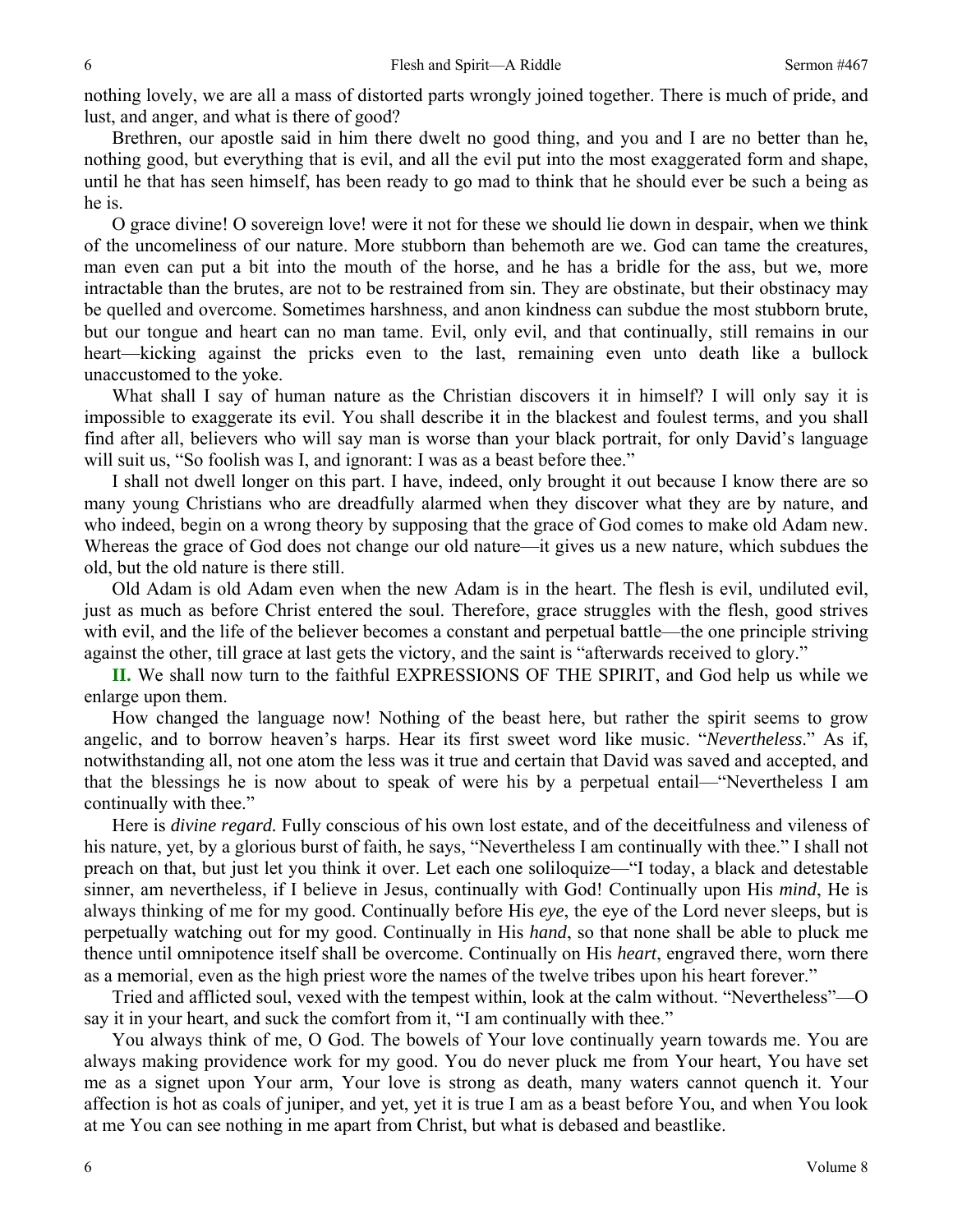Surprising grace, You see me in Christ, and though in myself abhorred, You behold me as wearing Christ's garments, and washed in His blood I stand—

## *"With the Savior's garments on Holy as the Holy One."*

And I am thus continually in Your favor—"continually with You." Oh, it is a child's faith—an infant faith, to be able to say, "I am with God," when I have the light of His favor shining on me, but oh, when I see the blackness of my heart, still to believe that I am continually with Him—this is a man's faith, what if I say, brethren, a giant's faith?

It is so easy when you have many graces and many virtues to say, "Christ can save me." Yes, but when your follies stare you in the face, when your sins rebuke you, still to say "Wash me, and I shall be whiter than snow, purge me with hyssop, and I shall be clean," this is faith indeed. Blessed faith is that that does not shut its eyes to the disease, but seeing it, and knowing all its venom and deadly power, still trusts it to the Balm of Gilead, and believes that it can heal!

But you will notice next that our psalmist is not content with claiming divine regard, he goes on to speak of *divine help and gracious operation*. "Thou holdest me by the right hand."—Here is a recognition of *the past*. I am black and full of sin and treachery, why have I not fallen more? Because Your hand has held me up. O God, if You had not kept Your saints, they would have been the vilest of transgressors.

Oh! what should any one of us have been, though we may be as stars now, if it had not been for God's right hand? What should we have been but black blots forever, if God had left us? Look back, beloved, at the temptations from which you have been delivered, the trials from which you have escaped—to what do you owe all these? Why, to the fact that He has held you by your right hand, and is holding you by your right hand now.

Let *the present* be a theme for gratitude. At this hour your feet are almost gone, but not quite, for He holds you. At this moment you are ready to say, "The Lord hath forgotten me quite, God will be gracious no more," but He has as firm a grip of you today as ever He had. Oh, what joy it is to feel that God has a firm hold of us! If we only feel that *we* have a hold of Him, then our hand may fail, but if He has a hold of us, then neither death nor hell shall ever triumph to our casting down.

And this is true of *the future*. He will hold us with His right hand. If we believe on Christ today, we shall certainly be kept till we see the face of Christ in glory everlasting. Here am I, but a stripling fresh come to the battle, and there may be many years of wars and fighting for me, but "I know that he is able to keep that which I have committed unto him against that day."

Here are some of you whose hair has turned grey with many years of trial in the wilderness, what say you, has God forgotten you? Veterans in God's army, has He forsaken you? Has He deserted any of you in the moment of trial? No. Then let us together, young and old, bless His name, that He holds us with His right hand.

But what next? We must not tarry long on any one sentence. Our psalmist goes on to speak of *divine guidance*. "Thou shalt guide me with thy counsel," saith he. "I am foolish, I shall be sure to choose the wrong way. I am ignorant, I do not even know the right way. I am a beast, and those beastly instincts of mine will constantly lead me astray, but 'Thou shalt guide me by thy counsel."'

See, brethren, how he throws himself on his God—he will have nothing to do with himself. "THOU *shalt*" is his confidence. He is completely weaned from looking within. He casts himself flat on his God. "Thou shalt guide me *with thy counsel*." That *counsel* I take it, means first, *God's decrees.* 

> *"He that formed in the womb, He shall guide me to the tomb; All my times shall ever be Ordered by His wise decree."*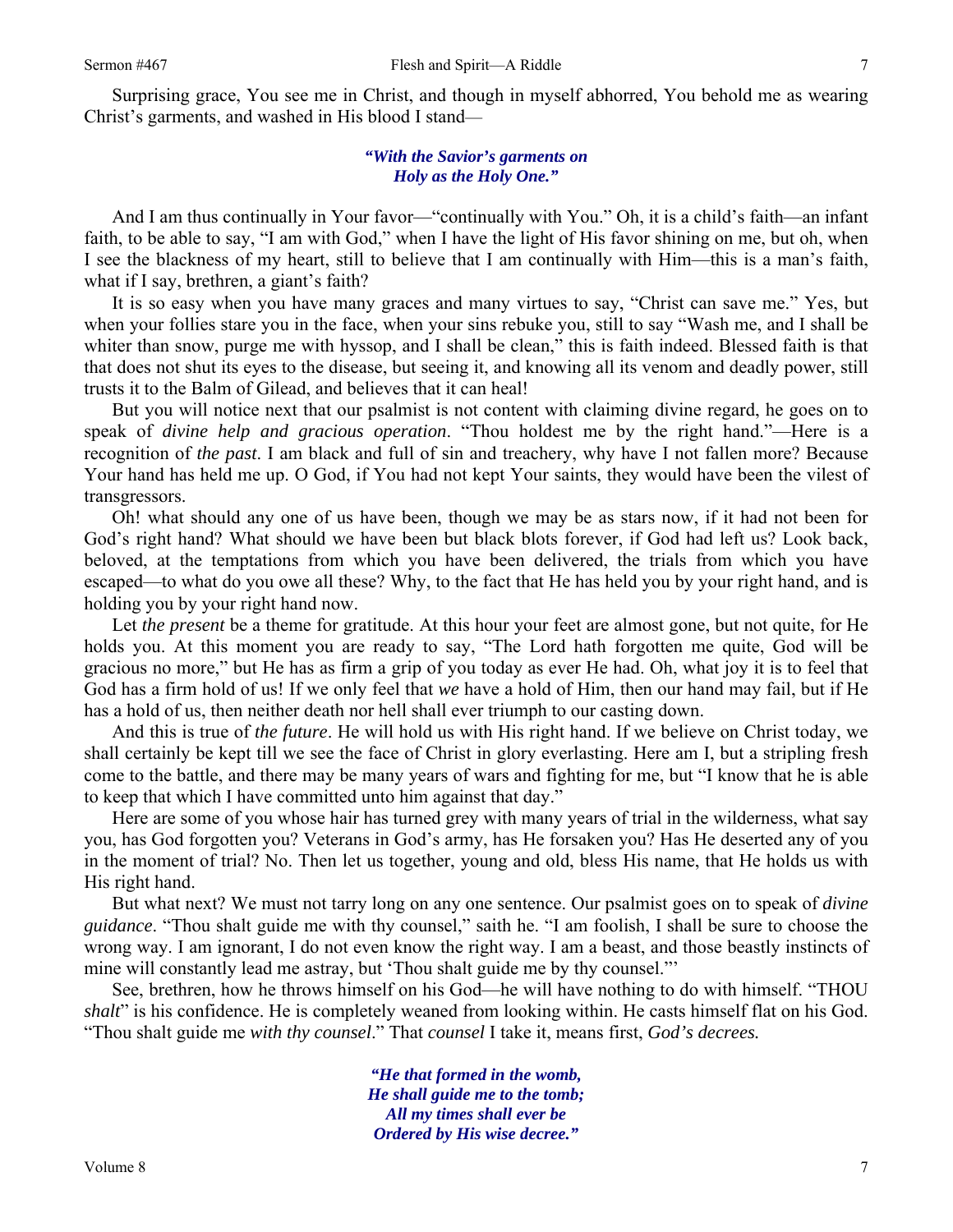Graciously has He ordained every step of our way from this time till we arrive in heaven, graciously has He ordained every temptation and trial.

#### *"Not a single shaft can hit, Till the God of love sees fit."*

I shall do after all what He decrees, have nothing but what He ordains, suffer nothing but what He thinks fit. I shall do nothing without His permission or aid. I *must* prevail, for thus His counsel runs to bring His many sons to glory—"Thou shalt guide me by thy counsel." Many people do not like predestination, but I think when they get washed up on a rock in some dark troublous day, they will be glad to cling to this truth.

Brethren, I thank God that I know there is as much in the decree of God for a grain of dust that pains my eye, as there is in the cloud and tempest. The chaff from the hand of the winnower is steered as the stars in their courses. In the great and in the little, JEHOVAH reigneth. Standing in the chariot of providence He holds the reins, and when the coursers seem to be wild and to know no bit or bridle, He guides them according to His will. O rest you in this, believer, He shall guide thee with His counsel.

But this counsel also represents *the written word*—His decree is *His* counsel, His written Word is *our* counsel, *His* counsel *to us*. Happy is the man who has God's Word always to direct him! What were the mariner without his compass? What were the Christian without the Bible? This is the unerring chart, the map in which every shoal is described, and all the channels from the port of destruction to the haven of salvation mapped, and marked by one who has sailed along the sea. Blessed, blessed be Thou, O God, that we may trust You to guide us now and guide us even to the end! And all this is to us who are like brutes before Him!

O my soul, have you ever known what it is to be thoroughly cast down till there was no hope left to you, and yet to be carried up till there was no doubt left to you? 'Twas but yesterday I knew the whole of this experience in my own heart. A more wretched miserable being than I, hell could scarcely produce, and yet a more happy joyful-hearted creature heaven could hardly find.

How, you say, how was this? When I looked within, and marked depravity and death everywhere, my soul was troubled almost unto death, but when I looked to Christ and saw the fullness of the covenant and the complete way in which He covered all my sin and blotted out all my iniquity, my spirit was like a bird that had escaped from the fowler and soared singing up to heaven with joy and gratitude. "Thou shalt guide me with thy counsel."

Then comes the last, *divine reception*, "and afterward receive me to glory." Oh! how sweet is this— "receive me to glory." Catch it, Christian. I do not want you to think of what *I* say this morning. I want you to think of what *you* have felt, and what *the Lord* is doing for you. *He* will receive *you* to glory *you*! Why, if it had been said, "He shall damn thee to all eternity," your heart would have said, "Ah, that I richly deserve," but He saith, "I will receive thee to glory."

Slipping, sliding, falling, and yet I will bring you safe at last, wandering, erring, straying, yet I will receive thee to glory. Full of sin, even to the last full of sin, haunted with unbelief even to your dying hour, tempted, perhaps on your deathbed, your very couch a part of the battlefield, and your pillow a castle to be stormed or to be defended—yet I will receive thee to glory.

Brethren, that moment when you and I shall be received into glory—can we conceive it? You are gone, frail body, no more pain from you, but better still, you are gone, vile flesh—no more temptation, no more sin. Old Adam, you shall rot. Let the worms devour you, glad am I to be rid of you.

### *"Far from a world of grief and sin, With God eternally shut in."*

And this is your portion and my portion, though doubts and fears prevail, and we hardly dare to say that Christ is ours, yet, resting on Him, on Him only, having nothing of our own, looking to His flowing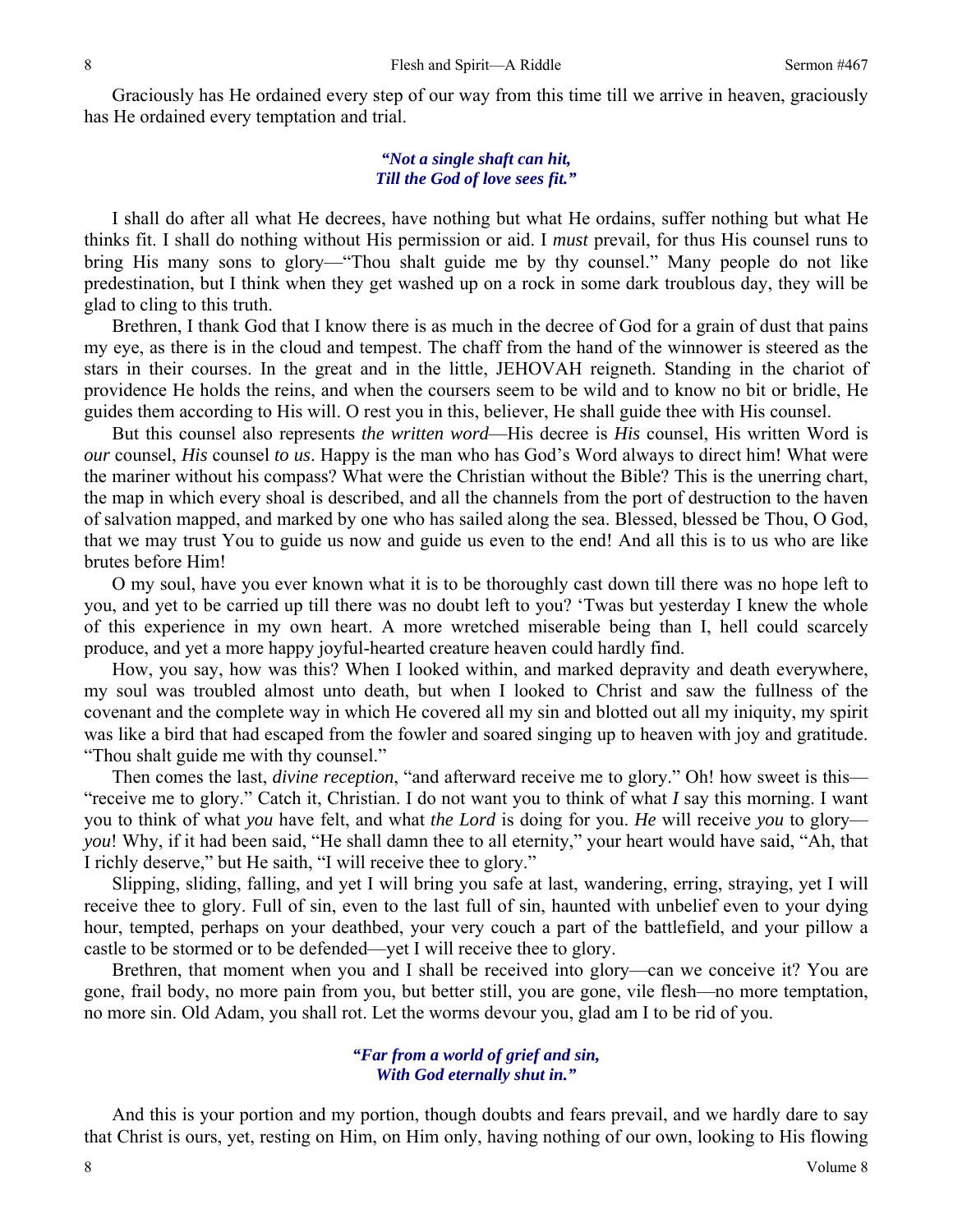**III.** To conclude, the psalmist has been looking at his complex self, at the flesh, and groaning over that, and then at his spirit, confident in its God, and he winds up the whole story thus, "WHOM HAVE I IN HEAVEN BUT THEE?"

I have known men lose their property, and yet they did not say, "Whom have I in heaven but thee?" I have known a man lose his wife, and yet look to earth to find some comfort. I have known him lose child after child, and yet he still thought the world had many charms. I have known him sick, yet he has had pleasure in vanity. But there is one thing which cannot happen—a man cannot know himself so as to feel his folly and his ignorance, to feel the beastlike character of his nature, without at once turning his eye to Christ.

There is nothing that makes one love Christ, I think, as much as a sense of His love balanced with a sense of our unworthiness of it. It is sweet to think that Christ loves us, but oh, to remember that we are black as the tents of Kedar, and yet He loves us! This is a thought which may well wean us from everything else besides. That He should love me when I have some graces and some virtues is not a great marvel, but that He should love me, when in me, that is, in my flesh, there dwells no good thing, when I have no charms, no beauties, not one attractive attribute, not one trait of character that is worthy of His regard—that He should love me then—oh! if this does not make me swear a divorce to the world, what can?

I think, believer, you will come to Jesus and put your hand in His and say, "Thou, thou alone art mine. No other love can I have but this. I cannot love the world, when I have known such affection as Yours. And when I see how little I deserve it, I must love You."

Then, the spirit flies to heaven, thinking of all that joy and rapture which is to come, but remembering as it enters paradise that it was on earth but as a beast before God, it looks all round through heaven, and says to angels, "I cannot think of you, I can only think of Him who could love so base, so vile a creature as I am." Surely, passing by principalities and powers, forgetting for awhile the blood-washed company, the sacramental host of God's elect, we shall find out the throne where Jesus sits, and we shall sing to Him, and this shall be the song, "Unto him that loved us and washed us from our sins in his own blood, unto him be glory for ever and ever."

Contemplate much, believer, your own sad state, contemplate yet more your own safety and perfection in Christ, and these two things together shall make you despise the world and its joys, make you tread on the world and its trials, and make you feel such a knitting and union of heart to Christ, to Christ Jesus only, that you may say, "Whom have I in heaven but thee? and there is none upon earth that I desire beside thee."

I thought I saw just now before my eyes a dark and horrible pit, and down deep below, where the eye could not reach, lay a being broken in pieces, whose groans and howling pierced the awful darkness and amazed my ears. I thought I saw a bright one fly from the highest heaven, and in an instant dive into that black darkness till He was lost and buried in it. I waited for a moment, and to my mind's eye I saw two spirits rising from the horrid deep, with arms entwined, as though one was bearing up the other, I saw them emerge from the gloom.

I heard the fairest of them say, as He mounted into light, "I have loved you, and given Myself for you." And I heard the other say, who was that poor broken one just now, "I was foolish and ignorant, I was as a beast before thee." Ere I could write the words, both spirits had risen into midair, and I heard one of them say, "Thou shall be with me in paradise," and the other whispered, "Nevertheless I am continually with thee." As they mounted higher, I heard one say, "None shall pluck thee out of my hand," and I heard the other say, "Thou holdest me by my right hand."

As still they rose they continued the loving dialogue. "I will guide thee with mine eye," said the bright one, the other answered, "Thou shall guide me with thy counsel." They reached the bright clouds that separate earth from heaven, and as they parted to make way for the glorious One, He said, "I will